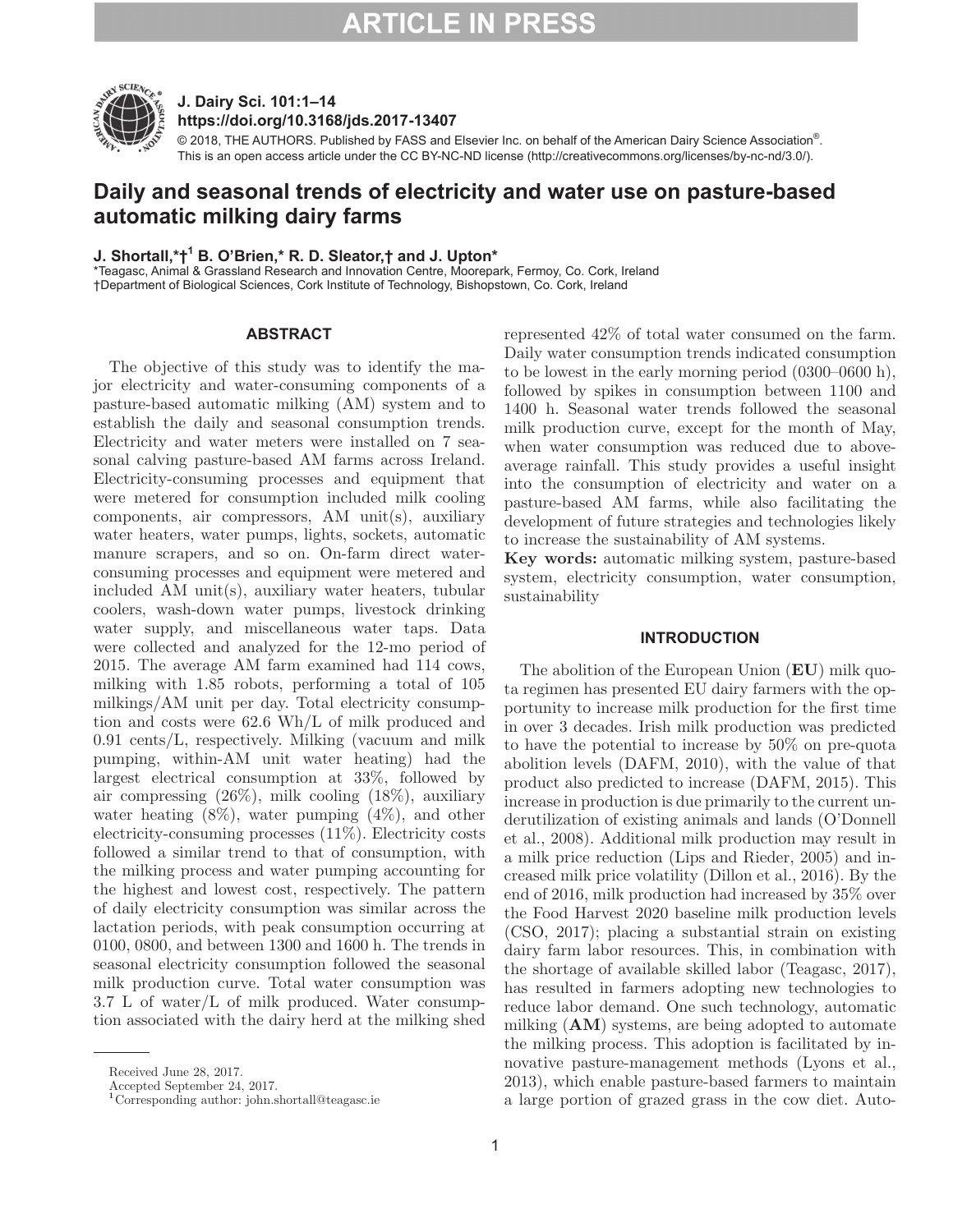# 2 SHORTALL ET AL.

matic milking systems have been found to reduce labor (Mathijs, 2004; Bijl et al., 2007; Shortall et al., 2016) and give greater time flexibility to the farm manager.

However, a significant limitation associated with the adoption of AM is the reduced profitability of the technology relative to conventional milking (**CM**) technologies of low to medium specification (Rotz et al., 2003; Jago et al., 2006; Shortall et al., 2016). Although the large capital cost associated with AM technology is one of the main factors contributing this, the increased consumption of electricity associated with AM may also be considered a contributing factor (Bijl et al., 2007; Upton and O'Brien, 2013). Whereas the consumption of electricity by both AM (Upton and O'Brien, 2013; Calcante et al., 2016) and CM systems (Upton et al., 2013) have been previously determined, the daily and seasonal trends of electricity consumption in a pasturebased AM systems remain undocumented. Furthermore, electricity consumption can be influenced by on-farm equipment, and the possibility exists to reduce electricity costs through the adoption of energy efficient and renewable technologies. However, the financial prudence of these technologies will be dependent not alone on the capital costs of these technologies, but also on the daily trends of electricity consumption (Upton et al., 2015a).

Water is commonly used to precool milk on AM farms via a tubular cooler; hence, water consumption on AM farms may be significant. It is important to measure water consumption to gain a holistic picture of the energy water nexus on AM farms, as this is essential for comparing equipment efficiencies across farms. Furthermore, on-farm water consumption is necessary background information for the computation of a farm's water-footprint. These data were presented by Murphy et al. (2017) for Irish CM dairy farms; however, information relating to on-farm water usage on AM pasturebased systems remains scant. Although Higham et al. (2017) outlined the trends in water consumption on New Zealand pasture-based CM farms, water consumption in an AM systems has only been reported in relation to the milking area by Artmann and Bohlsen (2000), thus leaving the whole farm and the daily and seasonal trends undocumented. Water use also has a direct effect on electricity costs, as there is an associated cost of pumping water. Thus, the objective of our study was to establish the daily and seasonal trends of electricity and water consumption on AM dairy farms in pasture-based systems over a year-long period.

### **MATERIALS AND METHODS**

This study was conducted on 7 pasture-based AM farms with a spring-calving system across Ireland. These farms were selected from a database of clients associated with the extension and advisory section of the Teagasc research, training, and advisory body in Ireland. To be considered for selection, farms had to be pasture-based, spring-calving, milking with an AM system for at least 1 yr, and willing to have electricity and water meters installed within their existing infrastructure.

### *Data Collection*

Data were collected for the 12-mo period from January 1 to December 31, 2015. Electricity and water consumption was recorded using a wireless monitoring system supplied by Carlo Gavazzi (Carlo Gavazzi Automation SpA, Lainate, Italy). Wireless, wide area network routers were used to transport the data from farm to research center, where Powersoft logging and recording software (Carlo Gavazzi Automation SpA) calculated cumulative energy used (kWh) at 15-min intervals for each on-farm electricity- and water-consuming process. Dairy farm processes and equipment that were metered for electrical consumption included milk cooling components, air compressors, AM unit(s), auxiliary water heaters, water pumps, and others, such as lights, sockets, automatic manure scrapers, and so on. On-farm direct water-consuming processes that were metered included AM unit(s), auxiliary water heaters, tubular coolers, wash-down water pumps, livestock drinking water supply, and miscellaneous water taps.

The AM systems were arranged in both single and double unit configurations. A single unit configuration consisted of 1 milking crate, 1 robotic arm, and 1 central compartment housing the pumping and cleaning systems. A double unit configuration consisted of 2 milking crates, 2 robotic arms, and 1 central compartment housing the pumping and cleaning systems for both milking crates. For the purpose of the study, the term AM unit is the equivalent of 1 milking crate. Thus, when output and consumption are expressed per AM unit, it refers to the total AM system consumption divided by the number of milking crates (e.g., double configuration is divided by 2). The compartmentalization of the milk pump, vacuum pump and water heater, along with individual hot and cold water supplies within the AM system did not allow for individual metering of these components on 6 of the 7 study farms. Thus, the electrical consumption and cost data presented in our study for milking is the combined consumption and cost of milk pumping, milking vacuum, and water heating within the AM system. Water consumption data for milking is the combined consumption of both hot and cold water for cleaning of the AM plant.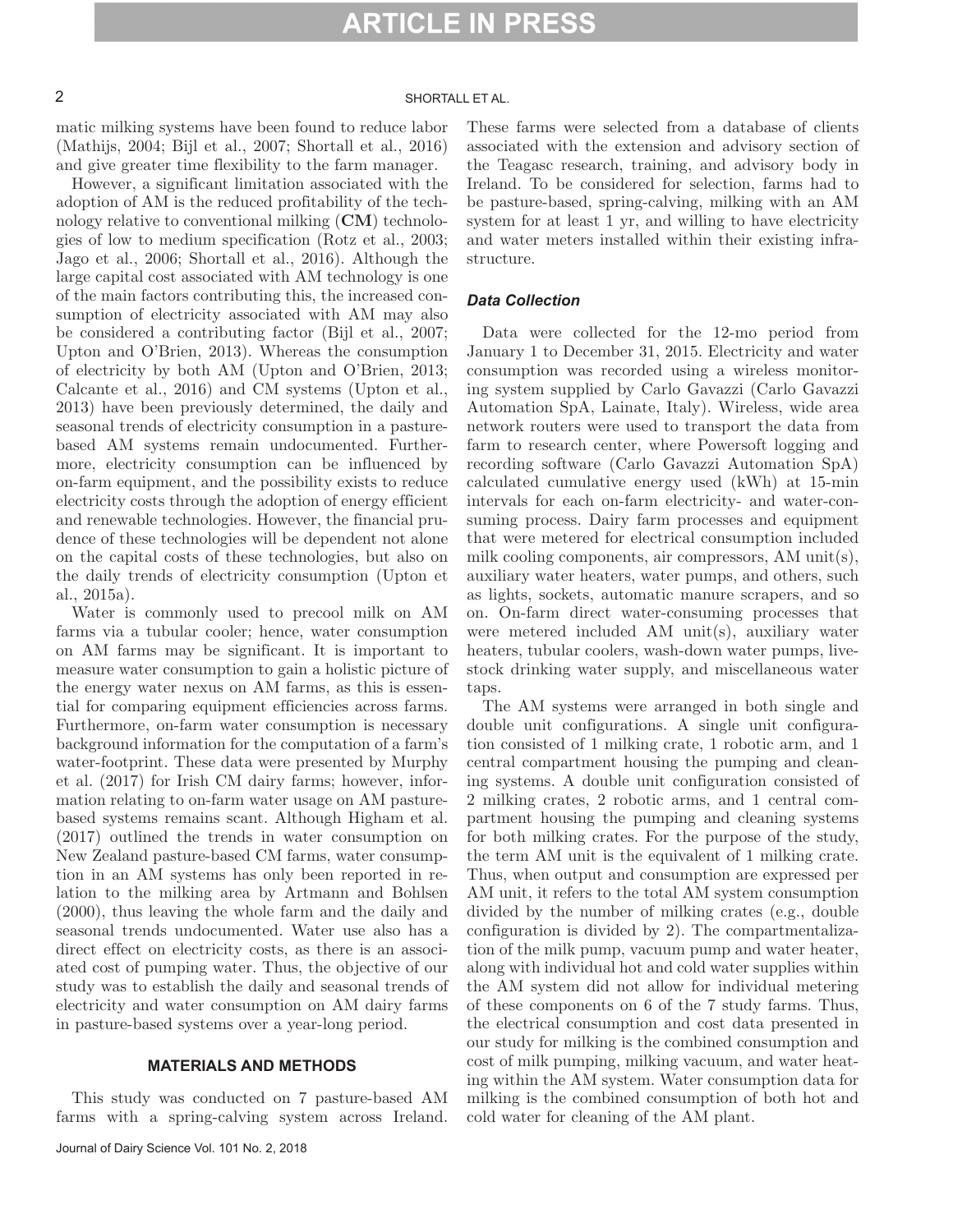### AUTOMATIC MILKING ELECTRICITY AND WATER USE **3** 3

Milk production data for these farms were obtained from the companies to which the milk was supplied. Cow numbers were obtained from a monthly questionnaire, completed by each farmer, in which the average number of lactating and nonlactating cows were recorded. Level of concentrate offered to the cows, number of milkings per unit per day, and number of cows milked per unit per day were obtained from the milking system software package on 6 of the 7 farms. These data were unavailable on farm 5, and in that instance concentrate consumption was calculated retrospectively using the farms purchase records. On-farm infrastructure with regard to the dairy shed (milk cooling, water heating, and so on) were assessed on a one-off visit to each farm, at which time a survey of facilities was conducted.

### *Data Processing*

Electricity and water data from the Powersoft logging and recording software were exported to Microsoft Excel (Microsoft Corp., Redmond, WA) spreadsheets and subsequently used to compute consumption trends for each individual farm. Electricity costs of individual farms were calculated by combining consumption data with a 2-tier pricing structure for electricity costs, based on the time of day at which the electricity consumption occurred [day tariff =  $\epsilon$ 0.18/kWh; night tariff =  $E_0.08$ /kWh for all consumption between 0000 and 0859 h (SEAI, 2016)]. Where necessary, domestic water consumption was subtracted from total water consumption. Domestic water consumption was calculated using the number of occupants of the domestic property and the estimated usage/occupant per year, as per Irish Water guidelines (Irish Water, 2016).

The capture of the aforementioned cow inventory, milk data, and AM unit performance data allowed electricity and water consumption and costs to be computed per unit of production, per cow, and per milking, while also allowing the establishment of relationships between electricity consumption per milking unit and the number of milkings per unit.

### **RESULTS**

### *General Farm Characteristics*

A description of the general characteristics and infrastructure on each of the 7 study farms is presented in Table 1. Six farms milked with the same type and model of AM system. Average herd size was 114 cows, with an average annual milk production and concentrate supplementation of  $5,372$  L/cow and  $1,083$  kg/ cow, respectively. The average number of AM units was 1.85/farm, with each unit performing an average of 105 milkings/d and milking an average of 49 cows, 2.15 times per day. Average production per AM unit per day across the study farms was 1,011 L. In total, 13 AM units were monitored across the study farms, with 3 single-unit configurations and 5 double-unit configurations (farm 6 had 2 double-unit configurations).

|  |  | Table 1. Characteristics and infrastructure of the 7 automatic milking (AM) study farms |  |  |  |  |  |  |
|--|--|-----------------------------------------------------------------------------------------|--|--|--|--|--|--|
|--|--|-----------------------------------------------------------------------------------------|--|--|--|--|--|--|

|                                             | Farm           |                |                |       |         |                |       |         |
|---------------------------------------------|----------------|----------------|----------------|-------|---------|----------------|-------|---------|
| Item                                        |                | $\overline{2}$ | 3              | 4     | 5       | 6              |       | Average |
| Characteristics                             |                |                |                |       |         |                |       |         |
| Farm area (ha)                              | 42             | 44             | 60             | 38    | 30      | 93             | 25    | 47      |
| Dairy herd size (cows)                      | 97             | 99             | 121            | 86    | 81      | 234            | 83    | 114     |
| Milk production/cow per year $(L)$          | 7,124          | 6,068          | 6,216          | 4,768 | 5,164   | 4,130          | 4,106 | 5,372   |
| Concentrates/cow per year (kg)              | 1,684          | 1,046          | 1,284          | 1,228 | 1,111   | 543            | 690   | 1,083   |
| Number of AM units                          | $\overline{2}$ | $\overline{2}$ | $\overline{2}$ |       |         | 4              |       | 1.85    |
| Average number of cows milked/robot per day | 37             | 37             | 52             | 68    | $n/a^2$ | 44             | 54    | 49      |
| Milkings/robot per day                      | 92             | 82             | 128            | 141   | $n/a^2$ | 75             | 115   | 105     |
| Infrastructure                              |                |                |                |       |         |                |       |         |
| Robot type                                  | А              | А              | А              | А     | B       | А              | Α     |         |
| Vacuum pump power (kW)                      | 1.7            | 1.7            | 1.7            | 1.7   | 2.2     | 1.7            | 1.7   | 1.8     |
| Hot wash frequency/day                      | $\overline{2}$ | $\overline{2}$ | $\overline{2}$ | 3     |         | $\overline{2}$ |       | 1.9     |
| Auxiliary water heater size (L)             | 150            | 150            | 150            | 200   | 150     | 200            | 200   | 171     |
| Air compressor number                       |                |                |                |       | T.      | $\overline{2}$ |       | 1.1     |
| Air compressor power (kW)                   | 3.7            | 3.7            | 3.7            | 3.7   | 2.2     | 3.7            | 3.7   | 3.5     |
| Milk cooling system <sup>3</sup>            | DX             | IΒ             | DX             | IΒ    | DX      | <b>DX</b>      | DX    |         |
| Milk precooling system                      | $TC^4$         | TC             | TC             | TC    | TC      | TC             | TC    |         |
| Wash pump power (kW)                        | 1.1            | 1.5            | 1.5            | 1.5   | 1.7     | 1              | 1.5   | 1.4     |

<sup>1</sup>Average for each day that each robot was in use and excludes nonlactating cows.

 $\binom{2}{n}$  = not available.

 ${}^{3}DX =$  direct expansion cooling system; IB = ice bank cooling system.

 ${}^{4}TC =$  tube cooler.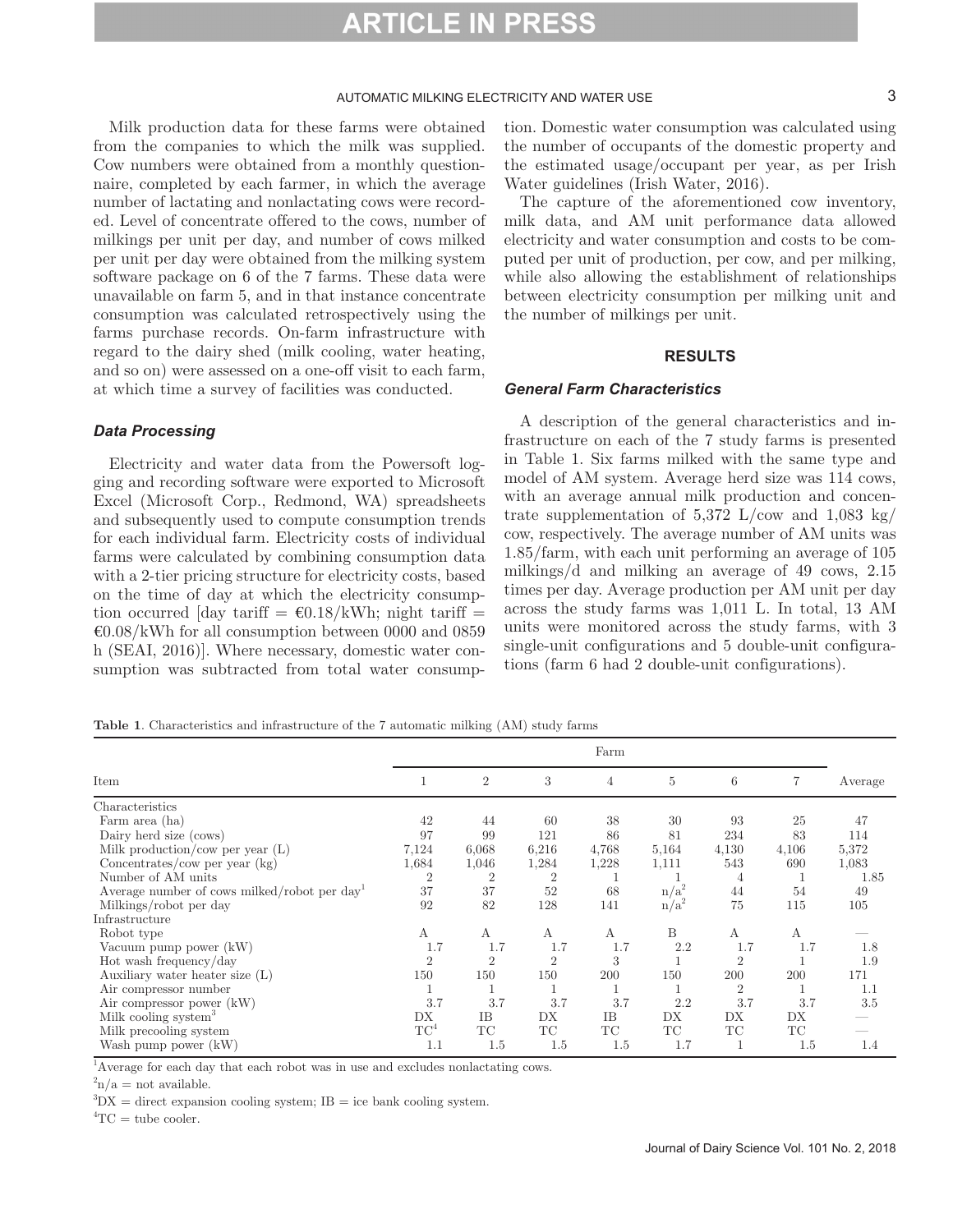## 4 SHORTALL ET AL.

### *Electricity Consumption and Costs Analysis*

The electricity consumption and costs for each of the electricity consuming processes and their contribution to the total farm electricity consumption and cost are outlined in Table 2. Total electricity consumption was 62.6 Wh of electricity/L of milk produced (range  $= 47-84$  Wh/L) or 336 kWh/cow (range  $= 246-422$ kWh/cow). In total, 53% of all electricity consumed by the study farms occurred during the period of the higher-cost day rate tariff. The average cost of electricity on the study farms was  $0.91 \text{ cents/L}$  (range  $=$  $0.67-1.22 \text{ cents}/L$  or  $\text{\textsterling}49/\text{cow (range = \text{\textsterling}36-57/cow)}$ over the 12-mo period. Electricity used in the dairy milking shed accounted for 85% of the total electricity consumed on farm. Within the dairy milking shed, the major processes of electricity consumption were milking (33%), air compressing (26%), milk cooling (18%), auxiliary water heating (8%); water pumping (4%), and other (11%) made up the remaining proportions, with these consumptions occurring both within and external to the milking shed.

*Milking.* Milking encompasses the processes of milk pumping, vacuum pumping, water heating within the AM system, and miscellaneous electrical devices associated with the AM system. For the average AM farm described in our study, milking was the largest electricity consuming process  $(33\%)$ , at 20.7 Wh/L (range  $= 14-26$ ) Wh/L) and a cost of 0.30 cents/L (range  $= 0.21 - 0.35$ cents/L). Fifty-nine percent (range  $= 44-67\%$ ) of this consumption occurred during the day rate tariff.

Electricity consumption and cost per AM unit for the average unit and for each configuration (single and double units) are outlined in Table 3. The average AM unit consumed 7,361 kWh during 2015, with the average single unit consuming approximately 55% more electricity per unit at 9,186 kWh than the average unit from a double configuration (5,992 kWh). A similar trend existed when the systems were analyzed by day. However, consumption per milking was similar between the single and double unit systems at 0.20 and 0.19 kWh per milking, respectively. The average electricity cost of operating an AM unit was €991 per year, with the trend in electricity costs between configurations (single and double) and metrics (per milking day and per milking) mirroring that of electricity consumption.

The relationship between the average electricity consumption per AM unit per day and the average number of milkings per day is outlined in Figure 1a. A coefficient of determination of 0.44 existed between daily electricity consumption per AM unit (kWh) and the number of milkings per AM unit per day, with consumption per day increasing as milkings per day increased. The relationship between the number of milkings per AM unit per day and electricity consumption per day, when expressed per unit of milk produced (Wh/L), had a coefficient of determination of 0.46, with consumption per day deceasing as the number of milkings increased.

*Air Compressor.* The requirement for compressed air accounted for 26% of all electricity consumed on the study farms, requiring  $16.5 \text{ Wh/L}$  (range = 13–23) Wh/L) and costing  $0.24 \text{ cents/L}$  (range  $= 0.19{\text -}0.35$ ) cents/L). Sixty-five percent (range  $= 63{\text -}69\%$ ) of this consumption occurred during the higher day rate tariff. The relationship between the average electricity consumption per air compressor per day and the average number of milkings per day is outlined in Figure 1b. A coefficient of determination of 0.56 existed between daily electricity consumption per air compressor unit (kWh) and the number of milkings per air compressor per day, with consumption per day increasing as milkings per day increased. The relationship between

| Consumption             |      |         |                        |                            | Cost    |                 |              |  |
|-------------------------|------|---------|------------------------|----------------------------|---------|-----------------|--------------|--|
| Item                    | Wh/L | kWh/Cow | % Total<br>consumption | % Day rate<br>tariff usage | $c/L^2$ | $\epsilon$ /Cow | % Total cost |  |
| Milking <sup>3</sup>    | 20.7 | 111     | 33                     | 59                         | 0.30    | 16              | 32           |  |
| Air compressor          | 16.5 | 87      | 26                     | 65                         | 0.24    | 13              | 26           |  |
| Milk cooling            | 11.3 | 60      | 18                     | 59                         | 0.17    | 9               | 19           |  |
| Auxiliary water heating | 4.4  | 27      |                        | 43                         | 0.07    |                 |              |  |
| Water pumping           | 2.7  | 13      |                        | 78                         | 0.03    |                 |              |  |
| $\mathrm{Other}^4$      |      | 37      |                        | 66                         | 0.10    |                 | 11           |  |
| Total                   | 62.6 | 336     | 100                    | $53^{\circ}$               | 0.91    | 49              | 100          |  |

**Table 2**. Breakdown of the consumption and cost of electricity per liter of milk sold and per cow on the seven study farms for a 12-mo period

1 Percentage of electricity consumed from 0900 to 2359 h.

 $^{2}c/L =$  cents per liter of milk sold.

3 Milking = all use by the milking robots including vacuum pump and water heating within robots.

 ${}^{4}$ Other = components such as lighting and motorized manure scrapers.

<sup>5</sup>Average percentage day rate tariff usage.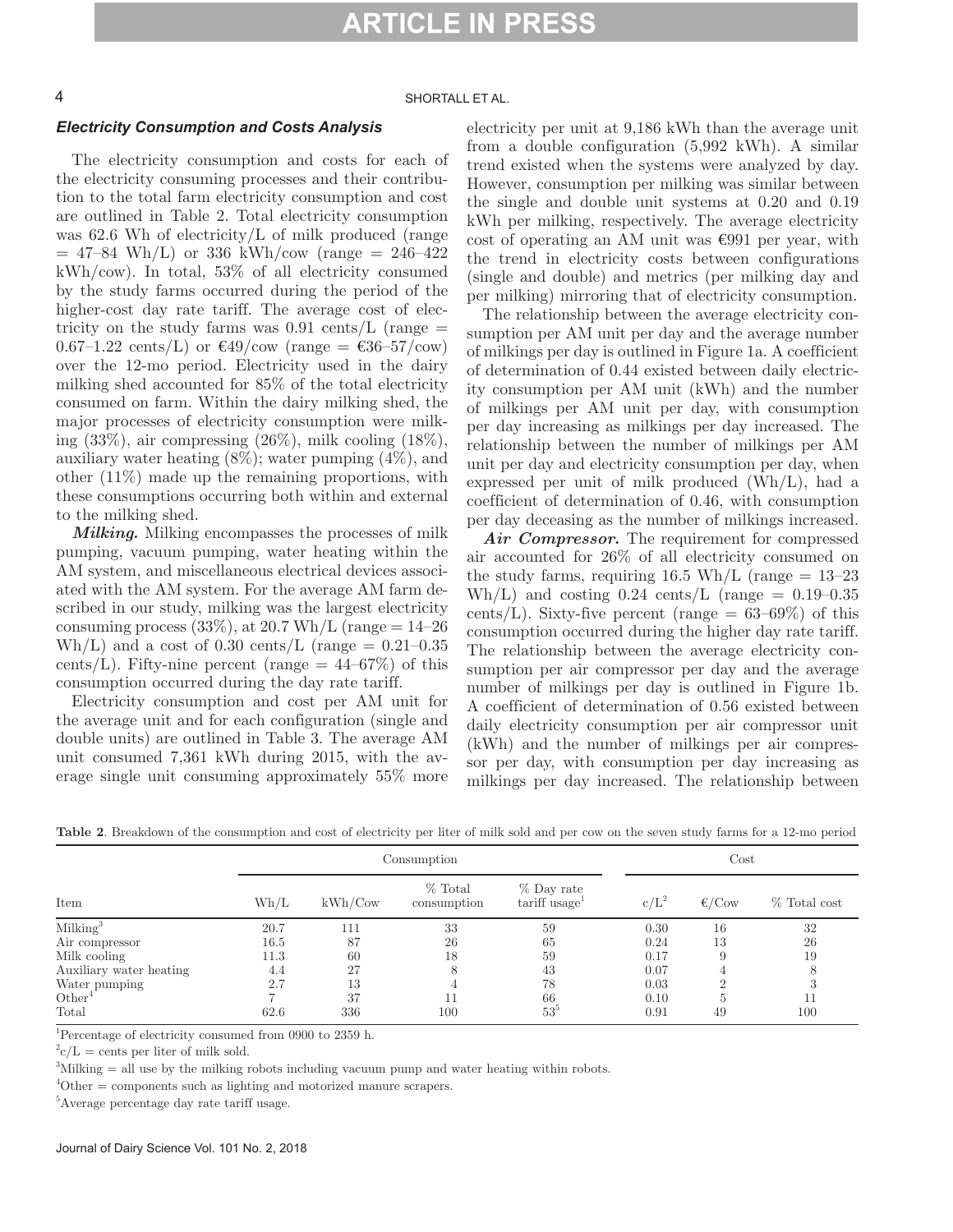### AUTOMATIC MILKING ELECTRICITY AND WATER USE **5** 5

|                              | Electricity             | Water                   |                               |  |
|------------------------------|-------------------------|-------------------------|-------------------------------|--|
| Item                         | Consumption (kWh)       | Cost $(\epsilon)$       | Consumption $(L)$             |  |
| Average unit                 |                         |                         |                               |  |
| Annual                       | $7,361$ $(5,247-9,503)$ | $991(767-1,339)$        | $159,399$ $(130,150-217,170)$ |  |
| Per milking day <sup>2</sup> | $20.5(15.0-26.0)$       | $2.76(2.10-3.67)$       | $445 \ (357 - 595)$           |  |
| Per milking                  | $0.19(0.12 - 0.23)$     | $0.027(0.018 - 0.032)$  | $4.3(3.7-5.6)$                |  |
| Single unit                  |                         |                         |                               |  |
| Annual                       | $9,186$ $(8,650-9,503)$ | $1,179$ $(1,002-1,339)$ | 179,330 (150,850-217,170)     |  |
| Per milking $day^2$          | $25.2(23.7-26.0)$       | $3.23(2.75-3.67)$       | $491(413-595)$                |  |
| Per milking                  | $0.20(0.18-0.21)$       | $0.027(0.026 - 0.028)$  | $3.9(3.6-4.2)$                |  |
| Double unit                  |                         |                         |                               |  |
| Annual                       | $5,992$ $(5,247-6,770)$ | 850 (767-995)           | $144,450$ $(130,150-163,550)$ |  |
| Per milking $day^2$          | $17.0(15.0-19.0)$       | $2.41(2.10-2.62)$       | $409(357-478)$                |  |

**Table 3**. The average electricity consumption and cost and water consumption per individual automatic milking unit for study farms with a single-unit configuration and double-unit configuration and for all study farms

Per milking 0.19 (0.12–0.23) 0.027 (0.018–0.032) 4.5 (3.7–5.6) 1 Data are presented on an annual basis, per milking day and per milking event (ranges in parentheses).

2 Consumption and cost for each day the system was milking.

the number of milkings expressed per air compressor per day and electricity consumption per day when expressed per unit of milk production (Wh/L) had a coefficient of determination of 0.23, with consumption per day tending to decrease as the number of milkings per day increases.

*Milk Cooling.* Milk cooling was the third largest electrical consuming process, at 18% of total consumption. This resulted in 11.3Wh of electricity being consumed for every liter of milk produced (range = 6.4–21.6 Wh/L), with 59% (range =  $34-75%$ ) of this being consumed during the day tariff period. Similar to the trend for electrical consumption, milk cooling was the third largest electricity cost at 0.17 cents/L (range  $= 0.09 - 0.25$  cents/L). Average milk cooling efficiency (liters of milk cooled by 1 kWh) on the study farms was 88 L/kWh (range =  $46-156$  L/kWh).

*Auxiliary Water Heating, Water Pumping, Other.* These represented the smallest electricity-consuming processes and costs on the study farms at 4.4 Wh/L and  $0.07 \text{ cents/L}$ ,  $2.7 \text{ Wh/L}$  and  $0.03 \text{ cents/L}$ , and 7 Wh/L and 0.10 cents/L for auxiliary water heating, water pumping, and other, respectively. Auxiliary water heating included heating of water for cleaning of the milk storage tank; water pumping included both supply and wash pumps; whereas other included lights, sockets, and automatic manure scrapers.

### *Electricity Consumption Trend Analysis*

*Seasonal Trends.* The seasonal effect of electricity consumption is outlined in Figure 2. The profile of consumption followed a similar profile to the milk production curve of a seasonal production system. This was due to the fact that 85% of total farm electricity consumption occurred in the milking shed. Total monthly farm consumption was at its lowest in January, at 1,798 kWh, before rising steadily to 3,538 kWh in March. Consumption remained consistent between March and July, peaking slightly in May at 3,579 kWh. From July, consumption reduced gradually before reaching its second lowest point of the year, at 2,493 kWh in December. When the trend was analyzed in watt-hours per liter, it was the inverse of the milk production curve, with consumption at its lowest in June at 47 Wh/L and peaking in January, February, and December at 161, 121, and 120 Wh/L, respectively.

*Daily Trends.* The daily profile of electricity consumption on farm is shown in Figures 3 a, b, and c for March 24 and 25, May 25 and 26, and September 15 and 16, 2015, respectively. These days were chosen as representative days during the early-, peak-, and late-lactation periods to illustrate the nature of the electricity consumption profile. Although the peaks and troughs of consumption were more pronounced in the late-lactation period, the pattern of consumption was similar across the lactation periods, with peaks at 0100, 0800, and between 1300 and 1600 h.

# *Water Consumption Analysis*

The water consumption for each of the main water consuming processes is outlined in Table 4. In total, 3.7 L of on-farm direct water was required to produce 1 L of milk across the 7 pasture-based AM study farms monitored. This equates to 2,286,999 L/yr or 55 L/cow per day. Water consumption was split between water required for livestock and miscellaneous and the dairy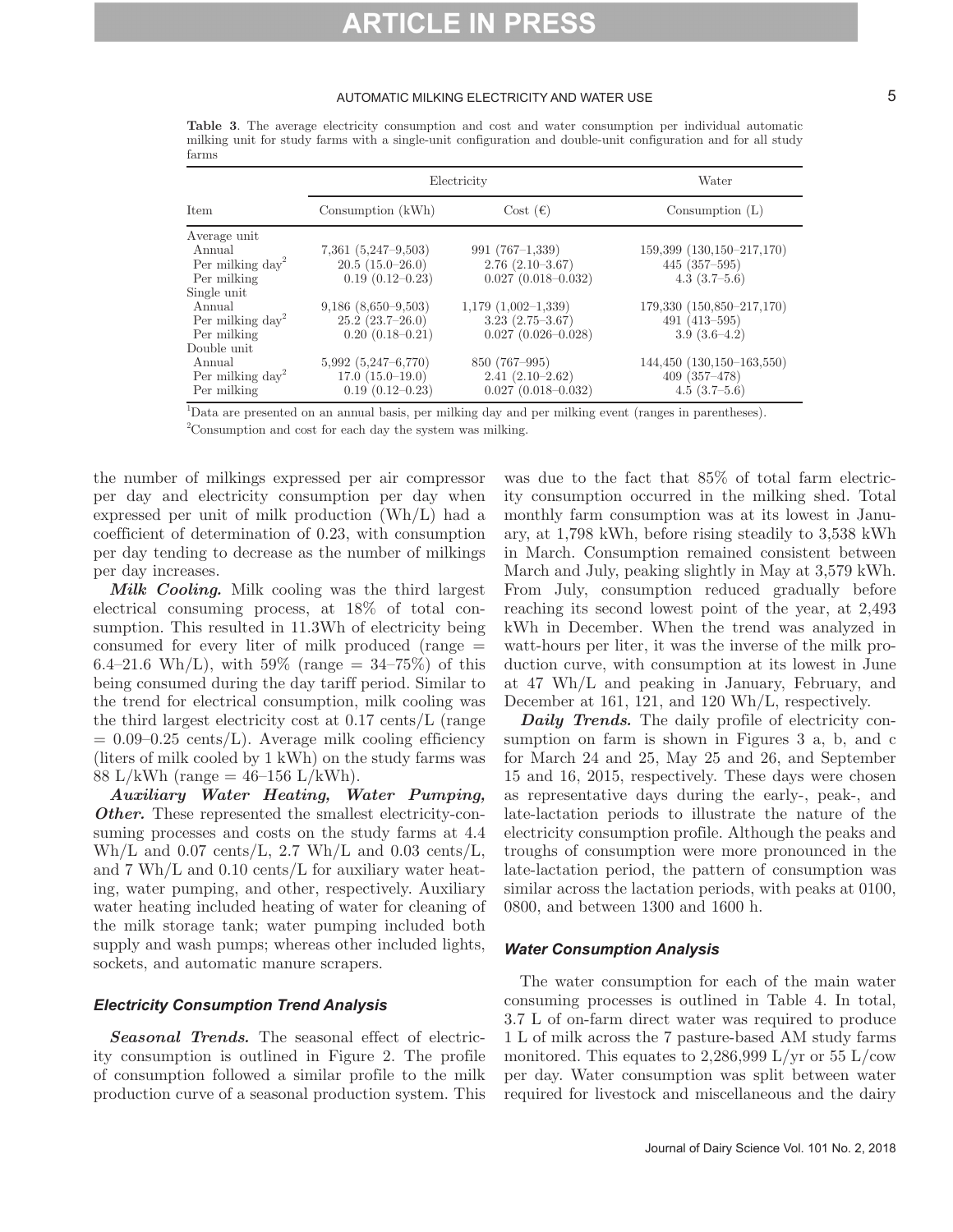# 6 SHORTALL ET AL.

shed at 58 and 42%, respectively. Water consumed by livestock and miscellaneous purposes was 2.2 L/L of milk, which equated to 32 L/cow per day.

*Milking Process.* The milking process encompassed the use of water for cleaning the AM unit (both cold and hot water), precooling of milk, auxiliary hot water, and washing down of the milking shed. Total direct water consumption for the milking process was  $957,693 \text{ L}$ yr  $(2,623 \text{ L/d})$  or  $1.5 \text{ L/L}$  of milk. Precooling of milk in the tube-cooler had the largest requirement for water, followed by milking (AM units), the wash-down process, and auxiliary water heating. The average AM unit consumed 159,399 L/yr or 445 L/milking day (Table 3). Single-unit configurations consumed 34,880 L more water per unit over the 12-mo period  $(82 \text{ L/d})$  than double-unit configurations. However, when analyzed per milking event (i.e., one cow milking), the singleunit configurations consumed 3.9 L/unit per milking, whereas the double-unit configurations consumed 4.5 L/unit per milking.

*Water Recycling.* Water that was used in the tube-cooler for precooling milk was recycled to the wash-down process, the AM units and livestock or miscellaneous purposes (Table 5). Of the water made available for recycling, livestock or miscellaneous process availed of the greatest proportion of it (55%), followed by the wash-down process (29%) and the AM units (16%). However, when analyzing the recycled water as a proportion of the total consumption for each of the 3 components, it made up 100% of the water used for the



**Figure 1**. The relationship between (a) the number of milkings per automatic milking (AM) unit per day and daily electricity consumption per AM unit, and (b) the number of milkings per air compressor per day and daily electricity consumption per air compressor. Daily electricity consumption is expressed as kilowatt-hours and watt-hours per liter of milk produced. Each data point represents the average number of milkings per day and the average consumption per day for each of the 12 mo in the study period for 6 of the study farms.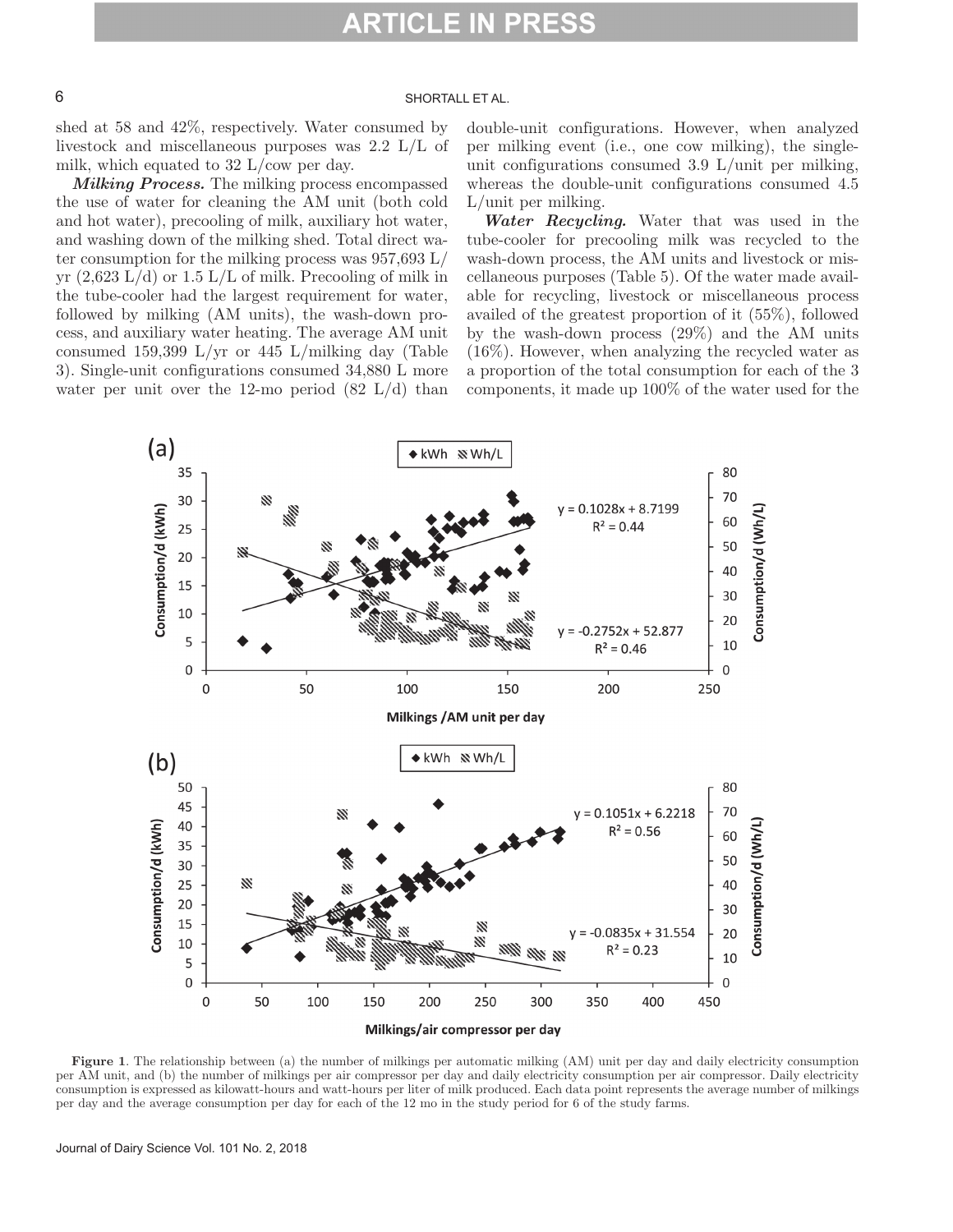### AUTOMATIC MILKING ELECTRICITY AND WATER USE **7** 7

wash-down process, 37% of the water for the AM units, and 23% of the water for livestock or miscellaneous.

### *Water Consumption Trend Analysis*

*Seasonal Trends.* The seasonal trend of water consumption is outlined in Figure 4. Similar to the seasonal electricity-consumption profile, water consumption followed a comparable trend to the milk production curve of a seasonal production system. Consumption was at its lowest in January and December, at 105,464 and 126,166 L, respectively. Consumption peaked at 264,051 L in June; however, contrary to the milk production curve, consumption in May was reduced compared with the preceding and the succeeding 2 mo. When the trend was analyzed on a liter per liter basis, it was again the inverse of the milk production curve, with consumption at its lowest in May at 2.6 L/L while peaking in January, February, and December at 6.9, 6.2, and 6.1  $L/L$ , respectively.

*Daily Trends.* The daily profile of water consumption is illustrated in Figures 5 a, b and c for March 24 and 25, May 25 and 26, and September 15 and 16, 2015, respectively. These days were chosen as representative days during the early-, peak-, and late-lactation periods to illustrate the nature of the water consumption profile. Water use followed a similar pattern across all 3 lactation time points. Irrespective of season, water use was at its lowest in the early morning period (0300–0600 h, 0.8–1.4% of total daily consumption), with spikes in consumption from 1100 to 1400 h  $(6.5-9.6\%$  of total daily consumption).

### *Electricity*

The total farm electricity consumption and costs of the AM farms in our study were greater than those outlined by Upton et al. (2013) on an average Irish CM pasture-based system. This occurred despite the fact that the proportion of electricity used during the higher-cost day rate period (0900–2359 h) was  $10\%$  less in the current study compared with that of Upton et al. (2013); interestingly, Upton et al. (2015b) outlined that the day and night rate tariff was the most suitable electricity pricing structure for dairy farms. Bijl et al. (2007) and Steeneveld et al. (2012) both outlined greater electricity costs for AM systems compared with CM systems on Dutch dairy farms. The main contributors to the consumption of electricity in the current study were milking, air compression, and milk cooling, together accounting for 77% of total consumption.

**DISCUSSION**

The largest of these processes was milking, which included the vacuum pump, milk pump, and water heating within the AM system. Calcante et al. (2016) described how the average AM unit, when configured to perform 3 hot wash cycles per day, used 1.2 kWh/100 L of milk. This is less than the 2.1 kWh/100 L of milk reported in the current study. However, the current study was reflective of a full lactation of a seasonal production system, encompassing the shoulder periods of the lactation when small numbers of cows were milking. The farms in our study had an average of 105 milkings/d per AM unit, whereas Calcante et al. (2016) achieved an average of 156 milkings/d per AM



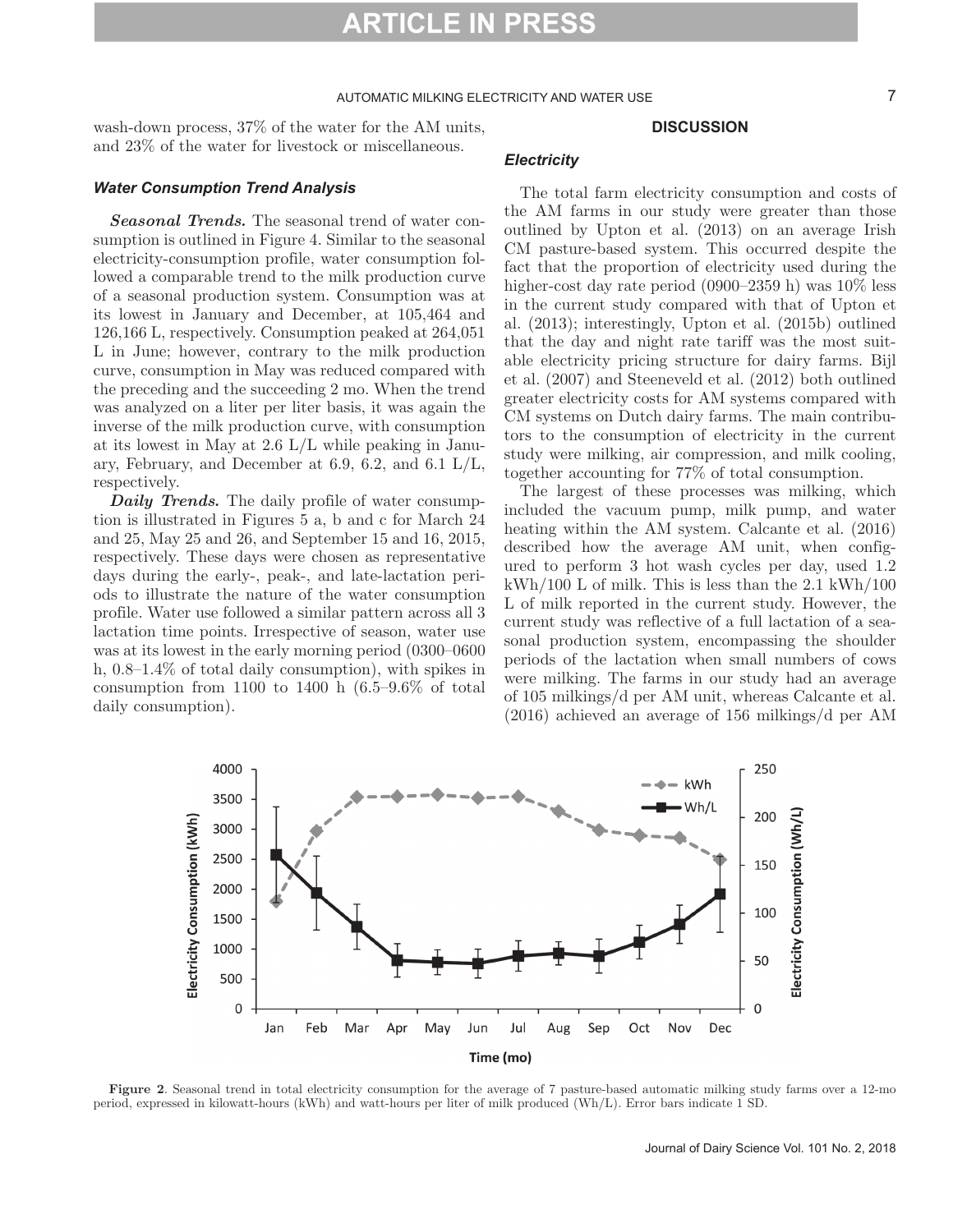#### P RTICL

8 SHORTALL ET AL.



**Figure 3**. Average percentage of daily total electricity consumption on farm in (a) early lactation (March 24 to 25, 2015), (b) peak lactation (May 25 to 26, 2015), and (c) late lactation (September 15 to 16, 2015) for 7 pasture-based commercial automatic milking farms.

unit. Hence, an inherent base-line electricity demand exists, generated by a fixed number of hot wash cycles per day, irrespective of the number of milkings per day. This is further illustrated in Figure 1a, which revealed that as the number of milkings per AM unit increased, the electricity consumption per liter of milk decreased.

The single-unit configurations monitored in the current study used more electricity (gross kWh) per AM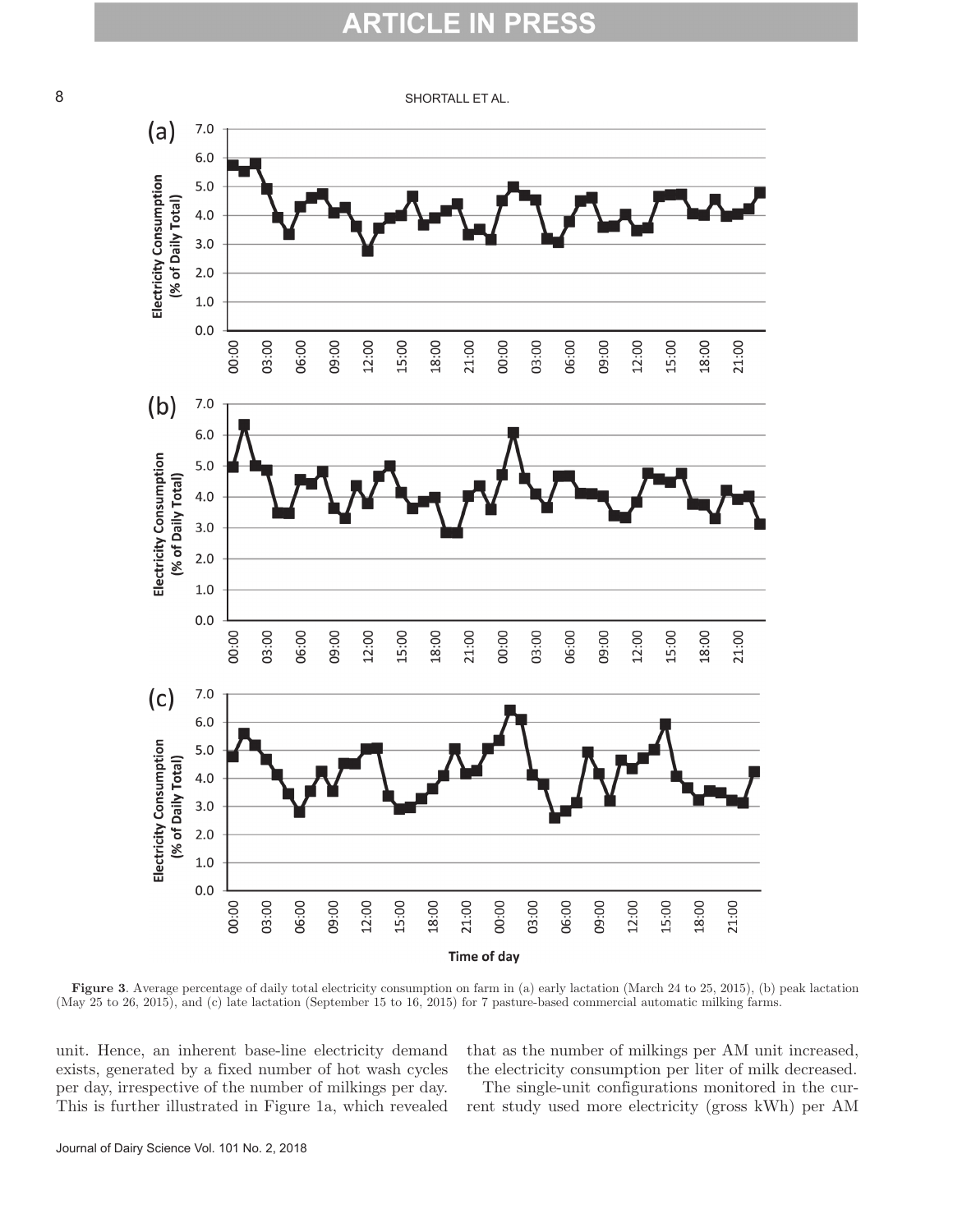# **ARTICLE IN**

### AUTOMATIC MILKING ELECTRICITY AND WATER USE 9



**Figure 4**. Seasonal trend in total farm direct water consumption for the average of 7 automatic milking study farms over a 12-mo period, expressed in liters and liters of water per liter of milk produced (L/L). Seasonal livestock and miscellaneous water consumption is also outlined in liters. Error bars indicate 1 SD.

unit on an annual and daily basis than the double-unit configurations. However, both configurations used a similar quantity of electricity per milking. This would indicate that the differences in electricity consumption per AM unit are as a result of differing stocking densities per AM unit, with single-unit configurations tending to have a higher ratio of cows per unit than double-unit configurations (84 vs. 54 cows/AM unit), resulting in a higher number of milkings per AM unit per day. This may also be observed in Figure 1a, where electricity consumption per day (kWh) increased as milkings per day increased  $(R^2 = 0.44)$ . Thus, 44% of the variation in electricity consumption per AM unit can be accounted for by the number of milkings performed. Interestingly, 1 of the AM types monitored in

our study allowed for the individual metering of the vacuum pump and AM water heater. This showed that water heating for the AM system accounted for 61% of the unit consumption, with the vacuum pump accounting for 27% and robot (including milk pump) using 12%. This breakdown facilitates comparisons with the AM system analyzed by Upton and O'Brien (2013), a study that highlighted the frequency of hot washing of the milking equipment as a major difference between an AM and a CM system. This is also contrary to the findings of Artmann and Bohlsen (2000), who found the vacuum pump to be the main electricity user. The average AM farm, in the current study, hot washed the milking unit(s) 1.85 times/d, whereas a typical CM farm may only hot wash on alternate days to coincide

**Table 4**. Total direct water use on the 7 study farms for a 12-mo period

| Item                            | Liters    | <b>SD</b>  | L/L <sup>1</sup> | <b>SD</b> | $L/cow$ per day <sup>2</sup> | SD    |
|---------------------------------|-----------|------------|------------------|-----------|------------------------------|-------|
| Total supply                    | 2,286,999 | 650,455.7  | 3.7              | 0.53      | 55.0                         | 4.80  |
| Livestock and miscellaneous $3$ | 1,329,306 | 351,113.2  | 2.2              | 0.67      | 32.0                         | 13.26 |
| Milking process <sup>4</sup>    | 957,693   | 429,483.9  | 1.5              | 0.92      | 23.0                         | 9.55  |
| $\text{Milking}^{5,6}$          | 317,568   | 175, 137.7 | 0.5              | 0.11      | 7.6                          | 0.68  |
| Milk precooling                 | 729,652   | 404,594.2  | 1.2              | 0.74      | 17.5                         | 10.24 |
| Auxiliary water heating         | 27,953    | 6,319.3    | 0.1              | 0.03      | 0.7                          | 0.27  |
| $Wash-down^{6,7}$               | 208,244   | 160,630.0  | 0.3              | 0.15      | 5.0                          | 1.58  |

 ${}^{1}L/L$  = liters of water consumed/liter of milk sold.

 ${}^{2}L/cow =$  liters of water/dairy cow per day.

3 Water consumed by livestock and other miscellaneous use.

4 Sum of milking process components does not equal milking process total, due to the recycling of water within the milking process network.

5 Water consumed by the milking robots.

6 Includes recycled water.

<sup>7</sup>Water consumed through the washing of the milking area.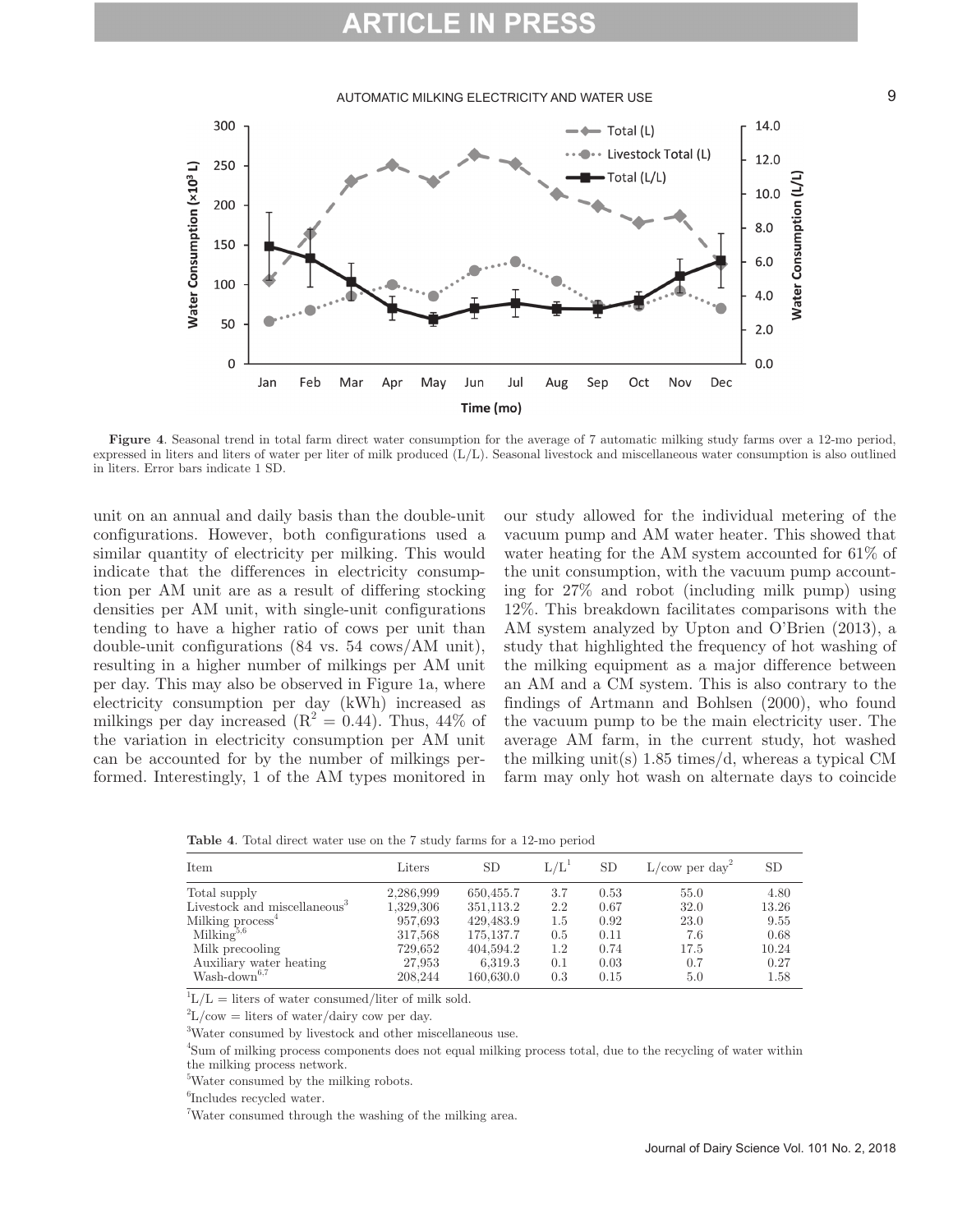### 10 SHORTALL ET AL.

**Table 5**. The proportion of tube-cooler water recycled to differing water consuming process and the proportion of total water for each of those processes obtained from the tube-cooler

| Item                              | % of tube-cooler water | % of total component water<br>obtained from tube-cooler |
|-----------------------------------|------------------------|---------------------------------------------------------|
| Wash-down process                 | 29                     | 100                                                     |
| Livestock and miscellaneous       | 55                     | 23                                                      |
| Milking (automatic milking units) | 16                     | 37                                                      |

with the washing of the milk storage tank upon milk collection (Upton et al., 2015a).

The requirement for compressed air for the cleaning of milk lines and the opening and closing of entry and exits gates represented a main difference in electricity consumption between AM and CM systems (Upton and O'Brien, 2013). This component alone accounted for >25% of the total farm electricity consumption in the current study. A study by Calcante et al. (2016) established that a wrongly sized air compressor can increase electricity consumption by 25 kWh/d, resulting in substantially increased running costs. Similar to the AM unit, we noted a tendency for the consumption of electricity associated with the air compressor to increase as milkings increased. This was expected, given that the air compressor is heavily involved in the guidance of the robotic arm, operating the entry and exits gates on the AM unit, drafting gates, and postselection grazing gates. Milk cooling was the third-largest consumer of electricity on the farms measured, at 11.3Wh/L. This resulted in a milk cooling efficiency of 88 L/kWh, which was 11 L/kWh more efficient than the CM cooling systems described by Upton et al. (2013) and is likely a consequence of a more gradual and constant supply of milk through the tubular cooler and into the milk storage tank, as an AM unit is operational for milking for almost 24 h/d.

The seasonal electricity consumption trend followed a similar pattern to the seasonal spring calving milk production curve. This is due to the fact 85% of total electricity consumption occurred in the milking shed. We noted a greater volume of milk to cool in the midlactation period, as cows were producing peak milk volumes at that time. This period of maximum milk production also necessitates a greater number of milkings per AM unit per day and, as demonstrated earlier, electricity consumption per AM unit increased as the number of milkings increased. However, when the trend was analyzed per liter of milk production, a dilution effect can clearly be seen, with the months of greatest milk production resulting in the lowest consumption per liter.

Daily electricity-consumption profiles follow a substantially different trend to that of the CM system described by Upton et al. (2013), which followed the pattern of twice-daily batch milking. The trend in the current study, irrespective of season, was more consistent, represented by multiple smaller peaks in consumption each day, with maximum consumption per hour at the highest point being 6.5% of daily total. This results in a more constant demand for electricity, which in turn may make AM systems more suitable than CM systems for operation in association with renewable energy technologies. Electricity consumption was at one of its lowest points in the early morning period. Although milking distribution data were not measured in the current study, this time coincided with a recognized period of reduced visitation and low robot utilization (John et al., 2016). Variation between seasons was limited, with the late-lactation period displaying more pronounced peaks and troughs compared with early lactation. Again, this may be a direct result of a lower utilization rate of the AM unit during the troughs in late lactation.

#### *Water*

Total on-farm direct water consumption was 3.7 L of water/L of milk sold. This is less than the  $11.7$  L/L, 6.4  $L/L$ , and 5.7  $L/kg$  of fat- and protein-corrected milk outlined for CM pasture-based systems by Ridoutt et al. (2010), Murphy et al. (2014), and Murphy et al. (2017), respectively. The average of 55 L/cow per day reported in our study was also substantially less than the 113 L/cow per day reported by Higham et al. (2017) for New Zealand nonirrigated CM pasture-based systems; although 26% of livestock drinking water was reported to be lost to leaks on the New Zealand farms. Water use was split 42 and 58% between the milking process and livestock or miscellaneous, respectively. Thus, water consumption associated with the milking process was 1.5 L/L. Precooling of milk represented the largest consumer of water within the milking process and was in agreement with Murphy et al. (2014) in relation to CM systems. However, the consumption was  $0.5 \mathrm{L/L}$  less in the average AM precooling system of the current study compared with the CM system of Murphy et al. (2014). An average milk cooling ratio of 1.2 L of water for each liter of milk (range  $= 0.7{\text -}2.1 \text{ L/L}$ ) was observed at the tubular cooler. Finding efficient recycling strategies for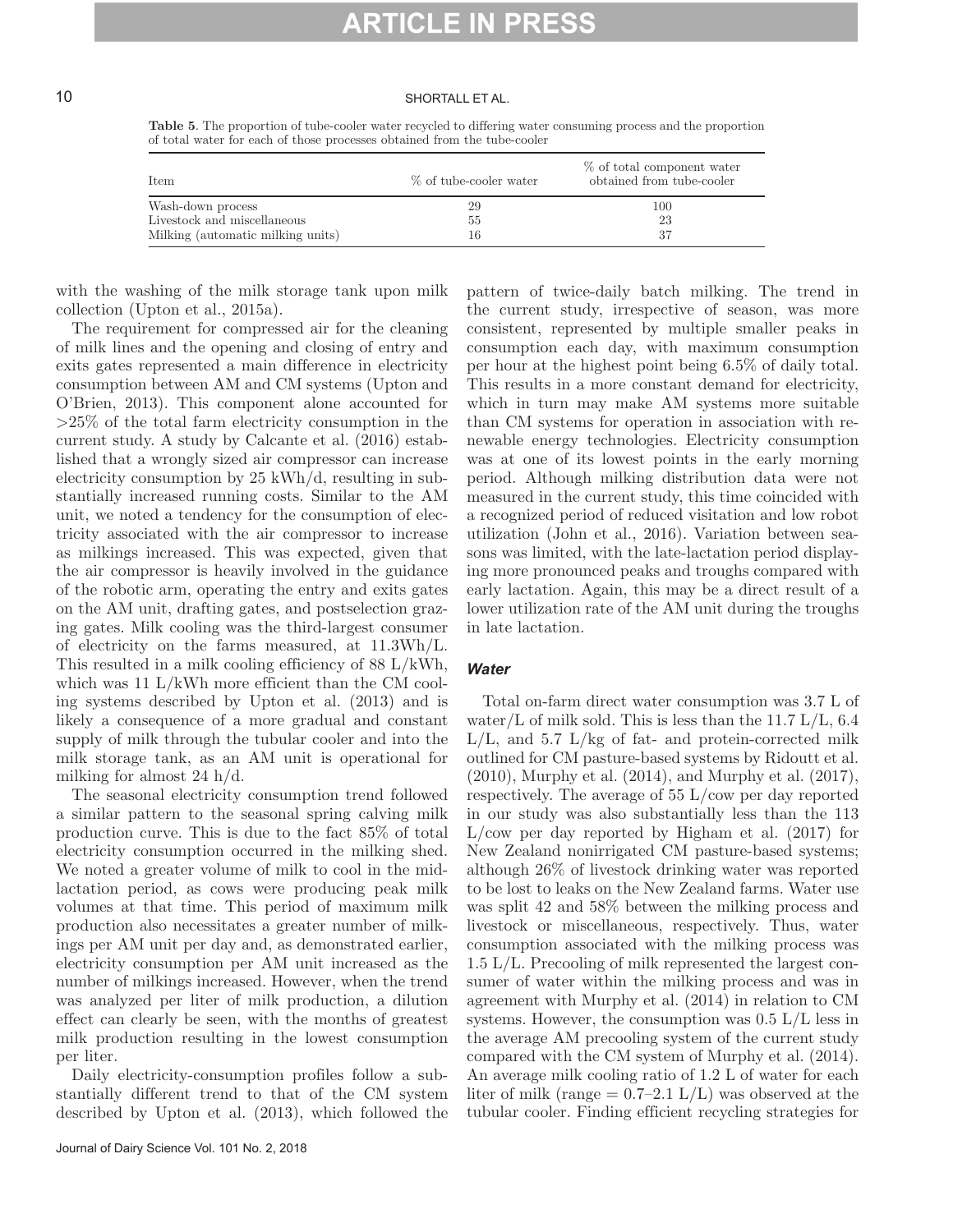### AUTOMATIC MILKING ELECTRICITY AND WATER USE 11

this precooling water will be key for reducing the direct water footprint of the dairy farm (Murphy et al., 2014). In the current study, this water was used on-farm by the milking robots and for the wash-down of the milking area, with the milking robot(s) consuming  $0.5 \text{ L/L}$ , with 37% of this water coming from a recycled source (e.g., water from the pre-cooling process). However, the water requirement for washing down the milking area in the current study was less than that for washing down CM parlors, as outlined by Murphy et al. (2014).



**Figure 5**. Average percentage of daily total direct water consumption on farm in (a) early lactation (March 24 to 25, 2015), (b) peak lactation (May 25 to 26, 2015), and (c) late lactation (September 15 to 16, 2015) for 7 pasture-based commercial automatic milking farms.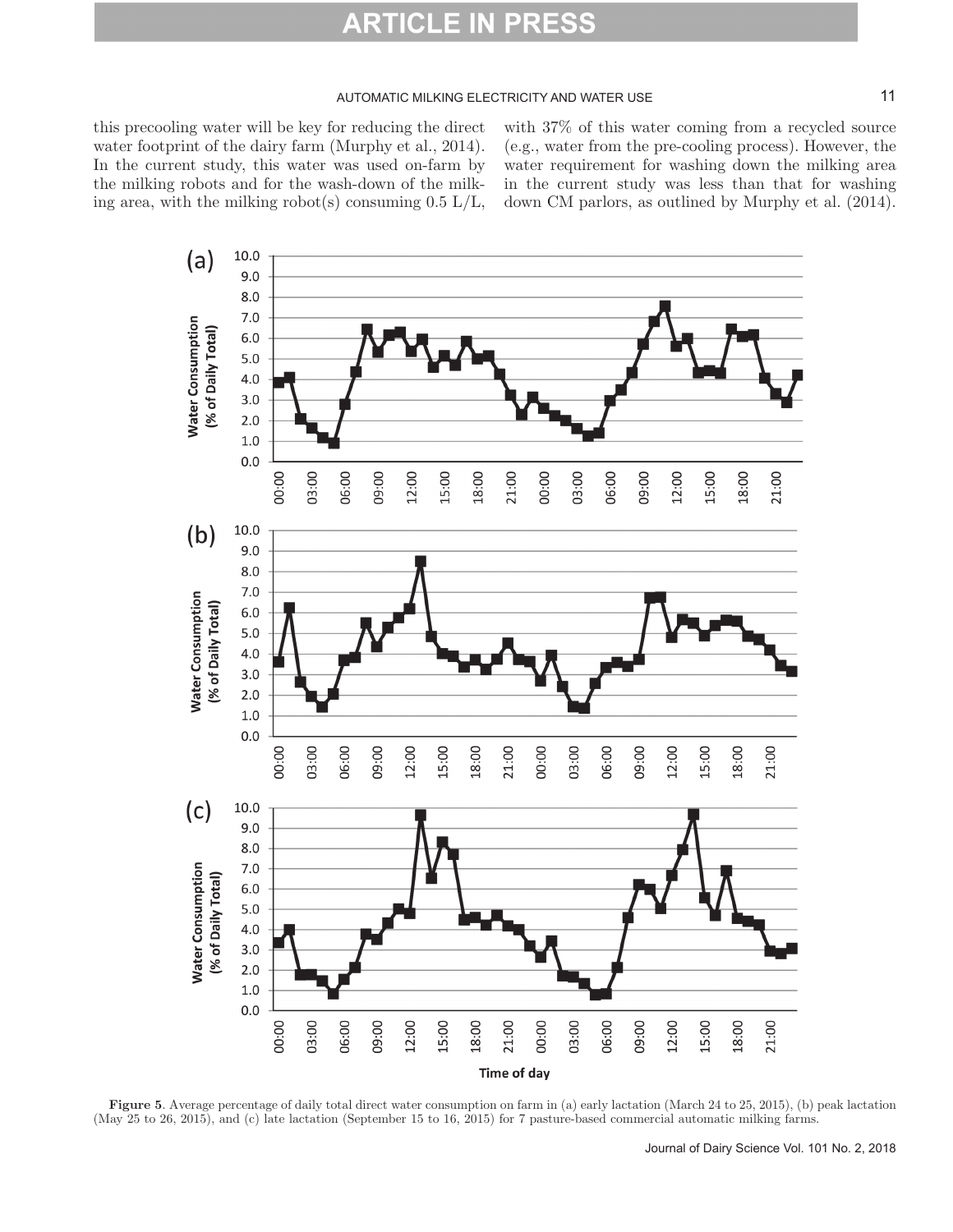# 12 SHORTALL ET AL.

This may be a consequence of the AM unit requiring a smaller housing area and cow collecting yard, resulting in a reduced area of solid concrete flooring requiring washing compared with CM parlors. Therefore, opportunity exists to find other suitable uses for this recycled tubular cooler water on AM farms.

The average AM unit in this study used 159,399 L of water per annum. This equates to 4.3 L per milking, similar to the average of 4.7 L outlined by Jensen (2009) for AM units of similar make and type to those examined here, although those authors operated in contrasting production systems. The average single-unit AM configuration used 24% more water on an annual basis than the average double-unit configuration, but consumed 12.5% less per milking event over the 12-mo period measured. This is likely to be a consequence of the different stocking densities on the AM units, resulting in the dilution of water used within the AM unit across a greater number of milkings.

On-farm well water used by livestock and miscellaneous purposes was 32 L/cow per day, slightly less than the 35 L/cow per day outlined by Higham et al. (2017). However, as there was surplus water from the tubular cooler due to the small portion recycled for washing, AM farms were able to store this water and use for it for livestock drinking consumption or miscellaneous purposes. This led to a further 403,288 L of recycled water being consumed by livestock or miscellaneous process, replacing on-farm well water. Thus, total livestock and miscellaneous consumption was 42 L/cow per day, with 23% of this provided from a recycled source. Morris et al. (2010) and Jago et al. (2005) outlined that lactating dairy cows consumed 41 and 54 L/cow per day, respectively, at varying lactation stages, whereas Higham et al. (2017) found that, before accounting for any potential leaks in the drinking water network, average consumption across a 12-mo period may be as high as 60 L/cow per day.

Seasonal water use followed a similar pattern to the milk production curve of a spring calving system, with lowest demand for water in the winter months and highest demand in the summer months. This was expected, as spring-calving herds have the majority of cows milking in the summer months, resulting in a greater number of milkings in each day. With this comes greater water consumption in the form of additional between-milking cluster cleaning and tubular cooler consumption. Additionally, drinking water consumed by livestock is greatest in the summer months (Higham et al., 2017). However, the seasonal water trend deviated from the milk production curve in May, with this month recording above-average rainfall (Met Éireann, 2015), resulting in livestock drinking less.

Morris et al. (2010) demonstrated that a daily rainfall level of 26 mm can reduce livestock drinking water consumption by as much as 62%. Again, when the trend of water consumption was analyzed per liter of milk a dilution effect (or lack thereof) could clearly be observed, with the months with the lowest milk production and water use recording the greatest consumption per liter of milk. Similar to electricity consumption, water consumption was at its lowest in the early morning period (0400–0600 h) when AM unit utilization is traditionally at its lowest (John et al., 2016). As  $>70\%$ of water consumption occurs between 0900 and 2359 h, it was not surprising that water pumping recorded the highest proportion of electricity usage during the more expensive day tariff period.

### *Additional Considerations*

Achieving a large and consistent number of milkings throughout the year is not realistic in a seasonal calving system, as the majority of the herd reaches maximum milk production at the same time. Whereas the average number of milkings per AM unit per day was 105 across the year on the farms analyzed in the current study, the average number of milkings pre AM unit per day at peak milk production was  $128$  (range  $= 99-159$ ) from an average of 58 cows (range  $= 45-82$ ). These figures were lower than the potential maximum number of milkings per AM unit per day of 180 from 77 cows for a seasonal calving system, as outlined by Lyons and Kerrisk (2017). As observed in the current study, increasing the number of milkings per AM unit had an effect on reducing the electricity consumption per liter of milk. Replicating the potential performance at peak milk production, as outlined by Lyons and Kerrisk (2017), would have a positive effect, but would require an efficient milking strategy.

Ferneborg and Svennersten-Sjaunja (2015) and Ferneborg et al. (2016) have described potential pulsation settings and cluster removal strategies, respectively, to increase the throughput of cows through the AM unit, thus increasing the number of milkings per day. Whereas electricity usage associated with milk cooling, vacuum, and milk pumps and compressed air would increase in accordance with increased milkings per AM unit, water heating costs would reduce, as hot washing of the AM unit is performed at a fixed frequency each day irrespective of the number of milkings. A similar scenario applies to water consumption, with a fixed quantity of water required per wash cycle. Therefore, an increased number of milkings would result in a dilution of the costs associated with (hot) washing of the AM unit. However, it should also be taken into consid-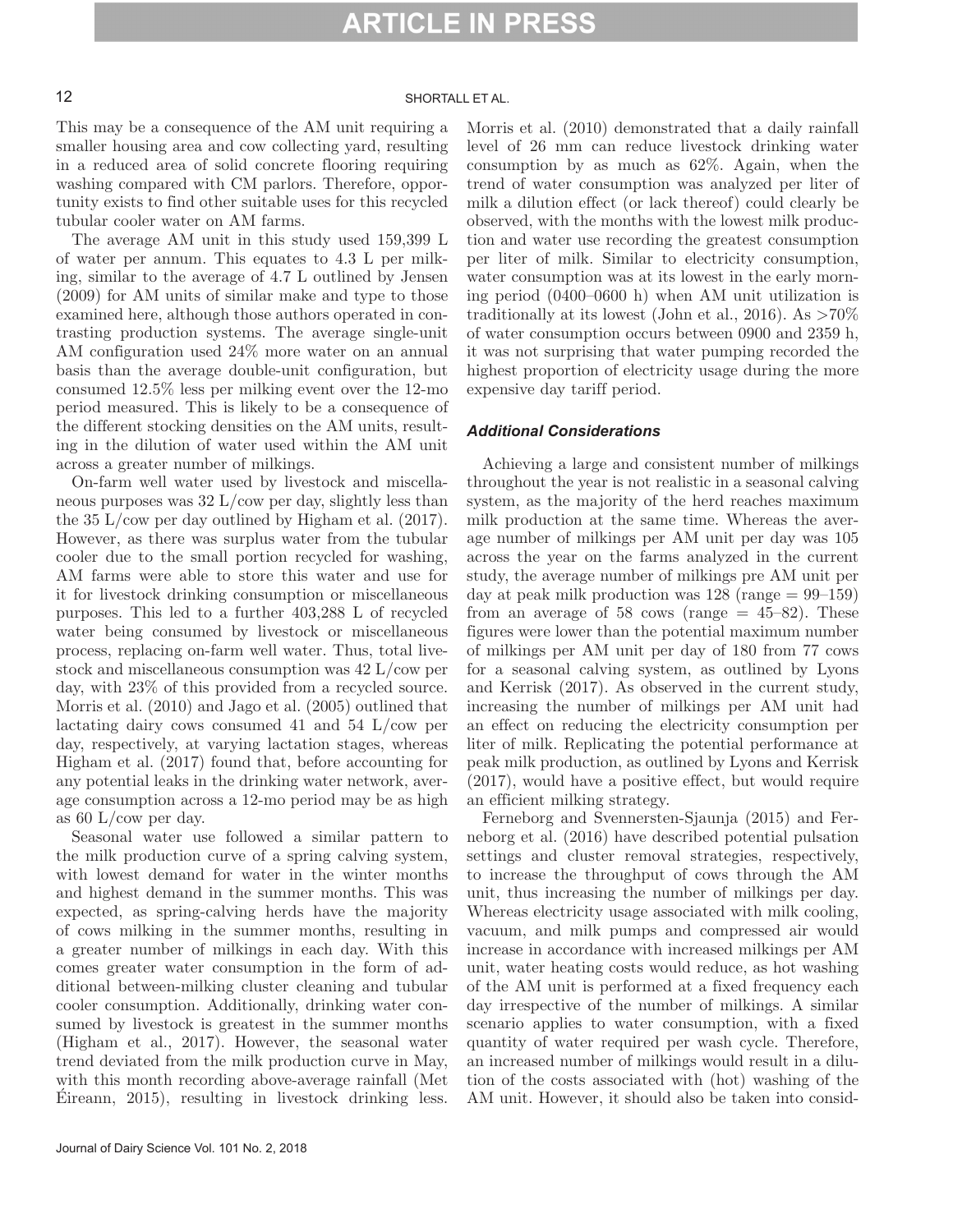#### AUTOMATIC MILKING ELECTRICITY AND WATER USE 13 13

eration that increasing the milkings per AM unit may accelerate the maintenance and replacement of machine parts (Lyons and Kerrisk, 2017).

### **CONCLUSIONS**

This study provides an understanding of the factors contributing to the daily and seasonal trends of electricity and water use on pasture-based AM farms. Milking and compressed air were the largest and most expensive consumers of electricity. Although farms with single-unit configurations consumed more electricity (total kWh per annum) than double-unit configurations, we found no difference in consumption per milking, indicating that increased consumption was caused by a greater ratio of cows per AM unit on single-unit farms. Trends indicate that although electricity consumption by the AM unit and air compressor increased with increased milkings, consumption per liter of milk produced was reduced. Water for livestock or miscellaneous purposes and for precooling milk were the largest consumers of on-farm direct water. Both seasonal and daily trends in consumption were similar for electricity and water consumption, with seasonal trends following the milk production curve of a seasonal production system. These findings have the potential to assist in developing future strategies that may improve the competiveness of the AM system.

#### **ACKNOWLEDGMENTS**

We acknowledge funding for this research from the European Union's Seventh Framework Program managed by REA-Research Executive Agency [[http://ec](http://ec.europa.eu/research/rea) [.europa.eu/research/rea](http://ec.europa.eu/research/rea) (FP7/2007-2013), under grant agreement no. SME-2012-2-314879]. The authors also acknowledge the Teagasc Walsh Fellowship program (Ref 2012015), which directly funded the first author.

#### **REFERENCES**

- Artmann, R., and E. Bohlsen. 2000. Results from the implementation of automatic milking system (AMS)-multi-box facilities. Pages 221–231 in Robotic Milking: Proc. Int. Symp. H. Hogeveen and A. Meijering, ed. Wageningen Academic Publishers, Wageningen, the Netherlands.
- Bijl, R., S. R. Kooistra, and H. Hogeveen. 2007. The profitability of automatic milking on Dutch dairy farms. J. Dairy Sci. 90:239–248.
- Calcante, A., F. M. Tangorra, and R. Oberti. 2016. Analysis of electric energy consumption of automatic milking systems in different configurations and operative conditions. J. Dairy Sci. 99:4043–4047.
- CSO. 2017. Milk Statistics, December 2016. Central Statistics Office, Dublin Ireland. Accessed Jun. 2, 2017. [http://www.cso.ie/en/](http://www.cso.ie/en/releasesandpublications/er/ms/milkstatisticsdecember2016/) [releasesandpublications/er/ms/milkstatisticsdecember2016/](http://www.cso.ie/en/releasesandpublications/er/ms/milkstatisticsdecember2016/).
- DAFM. 2010. Food harvest 2020—A vision for Irish agri-food and fisheries. Department of Agriculture Food and the Marine. Dub-

lin, Ireland. Accessed Jun. 1, 2016. [https://www.agriculture.gov](https://www.agriculture.gov.ie/media/migration/foodindustrydevelopmenttrademarkets/agri-foodandtheeconomy/foodharvest2020/2020FoodHarvestEng240810.pdf) [.ie/media/migration/foodindustrydevelopmenttrademarkets/](https://www.agriculture.gov.ie/media/migration/foodindustrydevelopmenttrademarkets/agri-foodandtheeconomy/foodharvest2020/2020FoodHarvestEng240810.pdf) agri [-foodandtheeconomy/](https://www.agriculture.gov.ie/media/migration/foodindustrydevelopmenttrademarkets/agri-foodandtheeconomy/foodharvest2020/2020FoodHarvestEng240810.pdf) foodharvest2020/ [2020FoodHarvestEng240810.pdf](https://www.agriculture.gov.ie/media/migration/foodindustrydevelopmenttrademarkets/agri-foodandtheeconomy/foodharvest2020/2020FoodHarvestEng240810.pdf).

- DAFM. 2015. Food wise 2025—A 10 year vision for the Irish agri-food industry. Department of Agriculture Food and the Marine. Dublin, Ireland. Accessed Jun. 1, 2016. [https://www.agriculture.gov](https://www.agriculture.gov.ie/media/migration/foodindustrydevelopmenttrademarkets/agri-foodandtheeconomy/foodwise2025/report/FoodWise2025.pdf) [.ie/media/migration/foodindustrydevelopmenttrademarkets/agri](https://www.agriculture.gov.ie/media/migration/foodindustrydevelopmenttrademarkets/agri-foodandtheeconomy/foodwise2025/report/FoodWise2025.pdf) [-foodandtheeconomy/foodwise2025/report/FoodWise2025.pdf](https://www.agriculture.gov.ie/media/migration/foodindustrydevelopmenttrademarkets/agri-foodandtheeconomy/foodwise2025/report/FoodWise2025.pdf).
- Dillon, P., L. Hanrahan, F. Thorne, P. Kelly, L. Shalloo, and B. Moran. 2016. Irish dairying: Well positioned for the upturn. Pages 8–27 in Technologies for Success: Teagasc National Dairy Conference. Teagasc Moorepark, Cork, Ireland. Accessed Jan. 25, 2017. [https://](https://www.teagasc.ie/media/website/publications/2016/National-Dairy-conference-Proceedings.pdf) [www.teagasc.ie/media/website/publications/2016/National-Dairy](https://www.teagasc.ie/media/website/publications/2016/National-Dairy-conference-Proceedings.pdf) [-conference-Proceedings.pdf.](https://www.teagasc.ie/media/website/publications/2016/National-Dairy-conference-Proceedings.pdf)
- Ferneborg, S., L. Stadtmüller, J. Pickova, L. Wiking, and K. Svennersten-Sjaunja. 2016. Effects of automatic cluster removal and feeding during milking on milking efficiency, milk yield and milk fat quality. J. Dairy Res. 83:180–187.
- Ferneborg, S., and K. Svennersten-Sjaunja. 2015. The effect of pulsation ratio on teat condition, milk somatic cell count and productivity in dairy cows in automatic milking. J. Dairy Res. 82:453–459.
- Higham, C. D., D. Horne, R. Singh, B. Kuhn-Sherlock, and M. R. Scarsbrook. 2017. Water use on nonirrigated pasture-based dairy farms: Combining detailed monitoring and modeling to set benchmarks. J. Dairy Sci. 100:828–840.
- Irish Water. 2016. CER Consumption Reporting. Irish Water, Dublin, Ireland. Accessed Jun. 1, 2016. [https://www.water.ie/for](https://www.water.ie/for-home/metering-explained/consumption-reports/Q2-2015-CER-Consumption-Report.pdf) [-home/metering-explained/consumption-reports/Q2-2015-CER](https://www.water.ie/for-home/metering-explained/consumption-reports/Q2-2015-CER-Consumption-Report.pdf) [-Consumption-Report.pdf.](https://www.water.ie/for-home/metering-explained/consumption-reports/Q2-2015-CER-Consumption-Report.pdf)
- Jago, J. G., K. L. Davis, M. Newman, and M. W. Woolford. 2006. An economic evaluation of automatic milking systems for New Zealand dairy farms. Proc. N.Z. Soc. Anim. Prod. 66:263–269.
- Jago, J. G., J. R. Roche, E. S. Kolver, and M. W. Woolford. 2005. The drinking behaviour of dairy cows in late lactation. Proc. N.Z. Soc. Anim. Prod. 65:209–214.
- Jensen, M. L. 2009. Power and water consumption with AMS. 61st ed, Farm Test Cattle. Dansk Landbrugsradgivning, Dansk Kvaeg, Aarhus, Denmark. Accessed Jun. 1, 2016. [http://www](http://www.milkproduction.com/Documents/Farmtest61-AMS-UK-web.pdf) [.milkproduction.com/Documents/Farmtest61-AMS-UK-web.pdf](http://www.milkproduction.com/Documents/Farmtest61-AMS-UK-web.pdf).
- John, A. J., C. Clark, M. Freeman, K. Kerrisk, S. Garcia, and I. Halachmi. 2016. Review: Milking robot utilization, a successful precision livestock farming evolution. Animal 10:1484–1492.
- Lips, M., and P. Rieder. 2005. Abolition of raw milk quota in the European Union: A CGE analysis at the member country level. J. Agric. Econ. 56:1–17.
- Lyons, N. A., and K. L. Kerrisk. 2017. Current and potential system performance on commercial automatic milking farms. Anim. Prod. Sci. 57:1550–1556.
- Lyons, N. A., K. L. Kerrisk, and S. C. Garcia. 2013. Comparison of 2 systems of pasture allocation on milking intervals and total daily milk yield of dairy cows in a pasture-based automatic milking system. J. Dairy Sci. 96:4494–4504.
- Mathijs, E. 2004. Socio-economic aspects of automatic milking. Pages 46–55 in Proceedings of Automatic Milking: A Better Understanding. A. Meijering, H. Hogeveen, and C.J.A.M. de Koning, ed. Wageningen Academic Publishers, Wageningen, the Netherlands.
- Met Éireann. 2015. Monthly Weather Bulletin May 2015. Met Éireann, Dublin, Ireland. Accessed Jun. 1, 2016. [http://www.met.ie/](http://www.met.ie/climate/monthly-weather-reports.asp) [climate/monthly-weather-reports.asp](http://www.met.ie/climate/monthly-weather-reports.asp).
- Morris, C. A., S. M. Hickey, E. R. Thom, and C. D. Waugh. 2010. Daily water intake by individual dairy cows on a pasture diet during mid lactation. Proc. N.Z. Soc. Anim. Prod. 70:257–260.
- Murphy, E., I. J. M. de Boer, C. E. van Middelaar, N. M. Holden, L. Shalloo, T. P. Curran, and J. Upton. 2017. Water footprinting of dairy farming in Ireland. J. Clean. Prod. 140:547–555.
- Murphy, E., J. Upton, N. M. Holden, and T. P. Curran. 2014. Direct water use on Irish dairy farms. Pages 146–148 in Biosystems Engineering Research Review 19. E. J. Cummins and T. P. Curran, ed. University College Dublin, Dublin, Ireland.